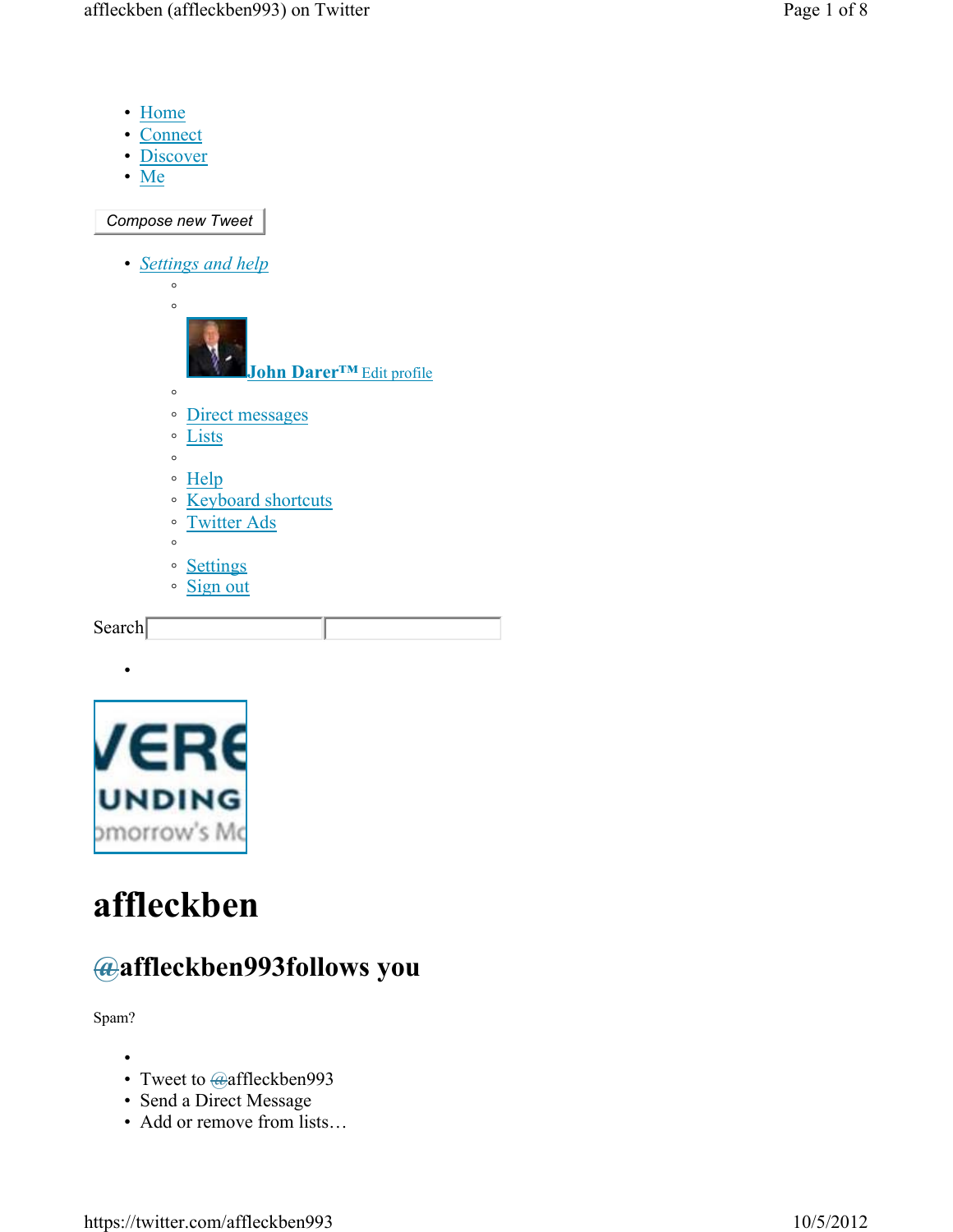- •
- Block @affleckben993
- Unblock @affleckben993
- Report @affleckben993 for spam
- Hide this suggestion
- •
- Turn on Retweets
- Turn off Retweets
- Turn on mobile notifications
- Turn off mobile notifications

FollowFollowingUnfollowBlockedUnblockPendingCancel

- **3** Tweets
- **1,839** Following
- **426** Followers

## **Tweet to affleckben**

|            | @affleckben993              |  |
|------------|-----------------------------|--|
| Tweet text |                             |  |
|            | Image will appear as a link |  |
|            |                             |  |
|            | Browse                      |  |

*Add location*

Link will appear shortenedLinks will appear shortened140 Tweet

- Tweets
- Following
- Followers
- Favorites
- Lists
- Similar to affleckben



**Blue Guides**@blueguidesFollowUnfollowCancel

• © 2012 Twitter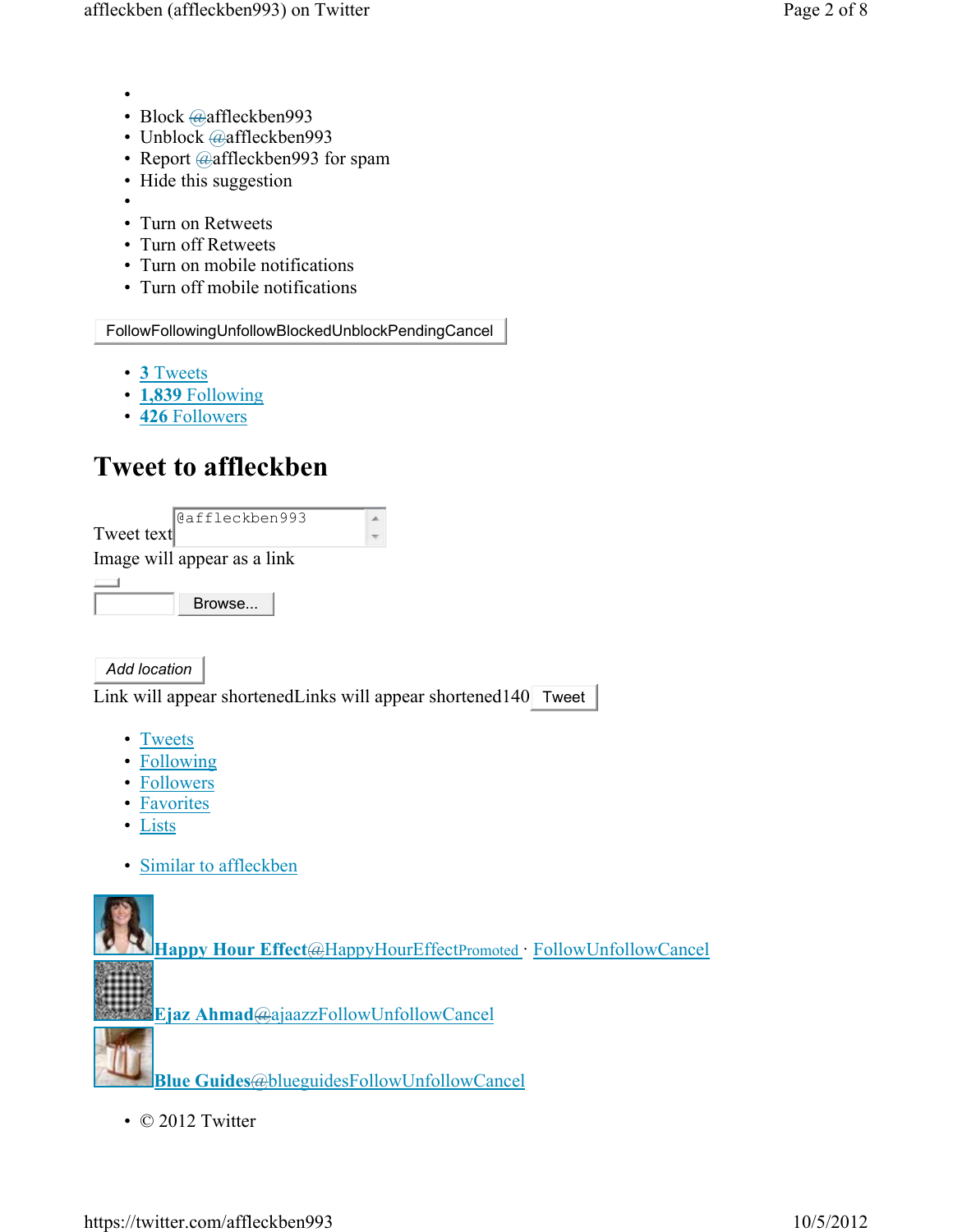- About
- Help
- Terms
- Privacy
- Blog
- Status
- Apps
- Resources
- Jobs
- Advertisers
- Businesses
- Media
- Developers

## **Tweets**



6 Sep **affleckben**@**affleckben993**

Our group has been buying structured settlements, annuities and lottery winnings for an extremely long time.Call Us Now At 877-836-4661!

## **Expand Collapse**

- **Reply**
- **RetweetedRetweet**
- **Delete**
- **FavoritedFavorite**



Please visit on this url http://sovereignfunding1.blogspot.in/2012/08/call-us-now-at-877-836-4661-our -group\_16.html … for getting nice and miracle information.

## **Expand Collapse**

- **Reply**
- **RetweetedRetweet**
- **Delete**
- **FavoritedFavorite**

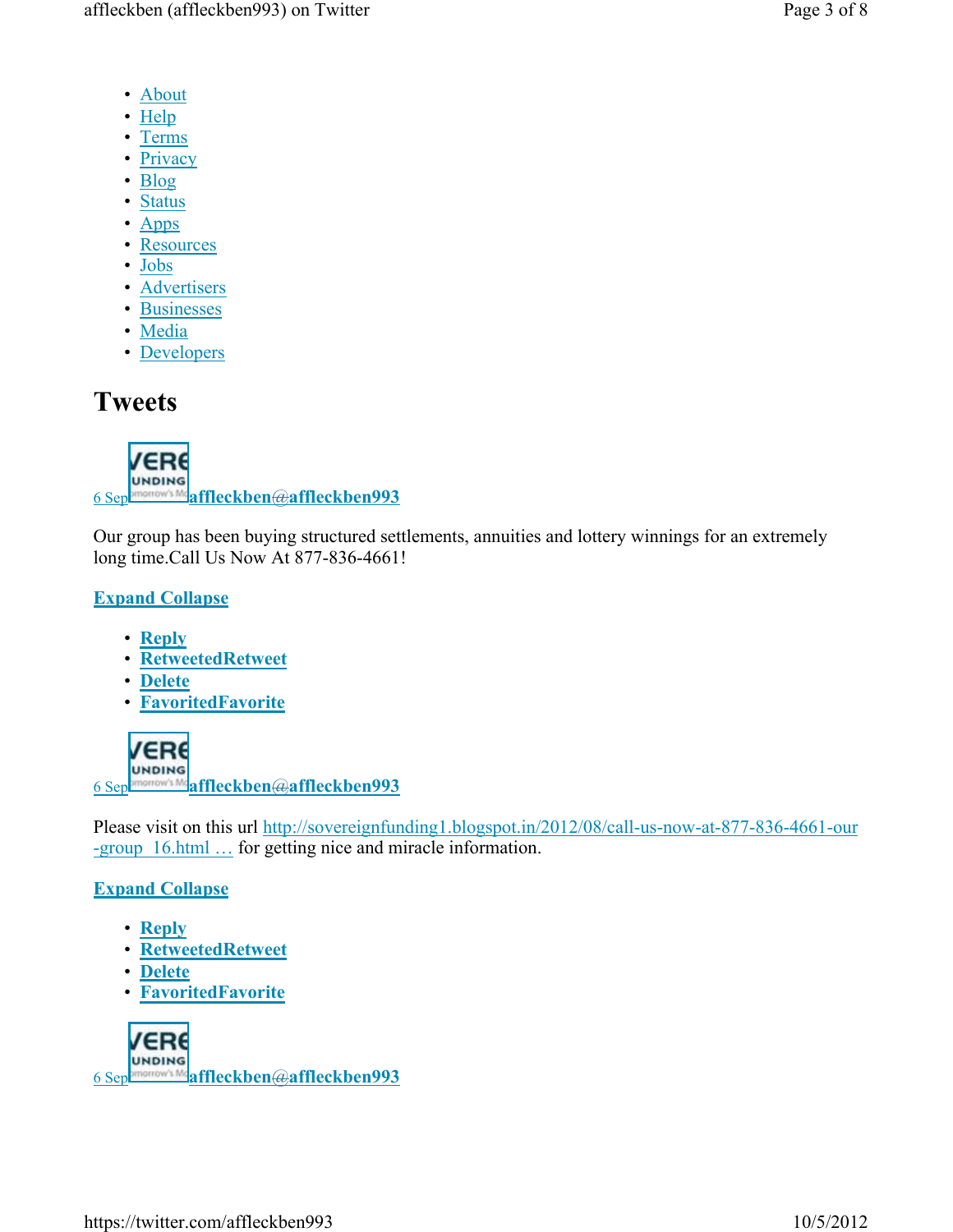Please visit on this site http://www.sovereignfunding.com/ "My monthly settlement won't pay bills for long.A lump sum I could start my own business"

**Expand Collapse** 

- **Reply**
- **RetweetedRetweet**
- **Delete**
- **FavoritedFavorite**

@affleckben993 hasn't tweeted yet.

Back to top ↑

## **Loading seems to be taking a while.**

Twitter may be over capacity or experiencing a momentary hiccup. Try again or visit Twitter Status for more information.

*Close*

## **Flag this media**

This has already been marked as containing sensitive content.

 $\Box$  Change my settings to warn me before displaying media that may contain sensitive content.  $\Box$ Flag this as containing illegal content.

Submit | Cancel Learn more about flagging media  $\times$ Tweet text  $\bullet \ \blacksquare$ Image will appear as a link Browse... *Add location*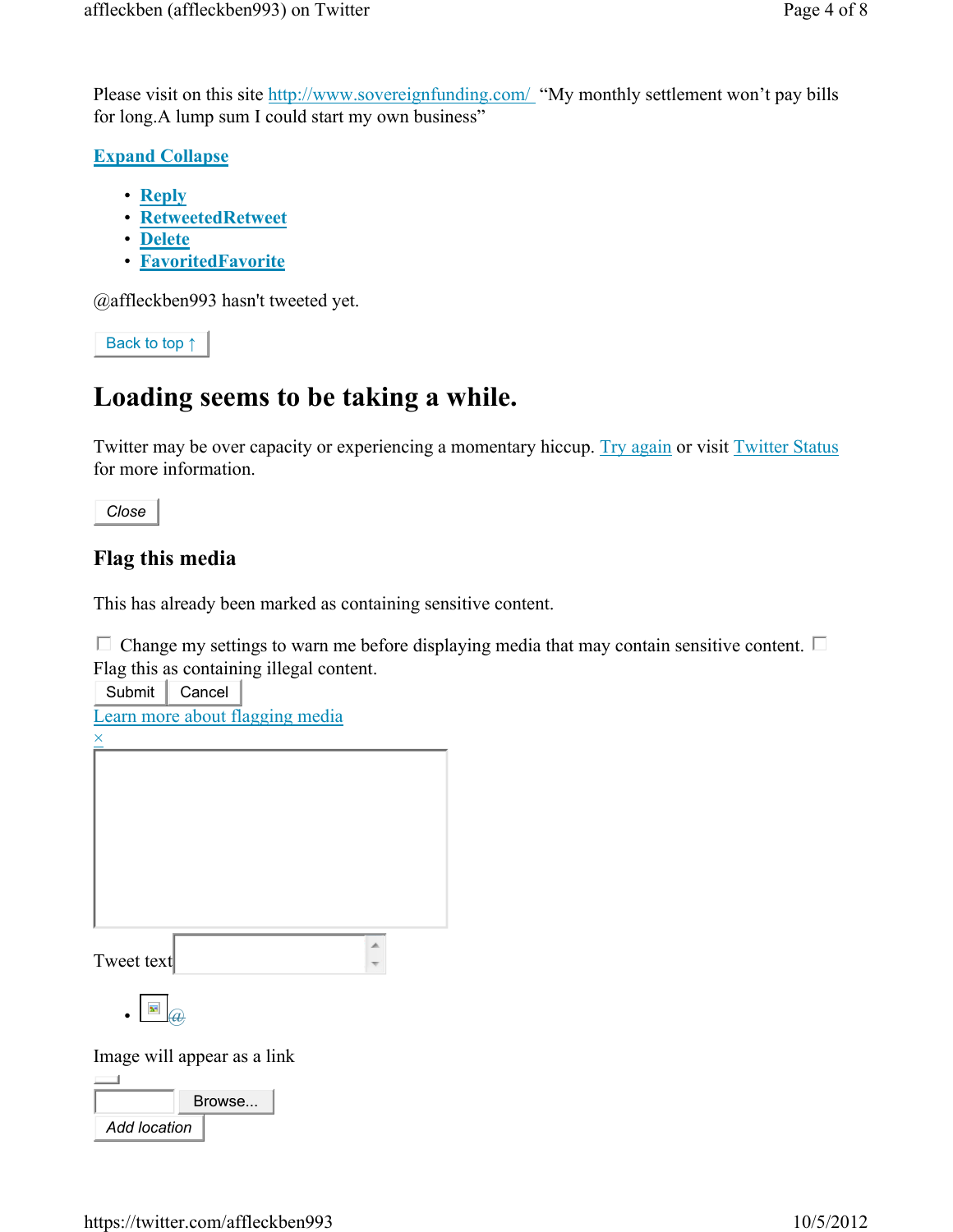Link will appear shortenedLinks will appear shortened140 Tweet

#### **Direct messages**

#### New message

**×**

#### **You don't have any messages yet.**

Direct messages are 140 characters, private, and can be sent to any user who follows you on Twitter.

Tip: you can send a message to anyone who follows you. Learn more

#### **Direct messages › with**

| $\times$         |  |
|------------------|--|
|                  |  |
| Tweet text       |  |
| 140 Send message |  |

Are you sure you want to delete this message?

Delete message  $\parallel$  Cancel

Tip: you can send a message to anyone who follows you. Learn more

### **Direct messages › New**

| Tweet text       |  |
|------------------|--|
| 140 Send message |  |

Are you sure you want to delete this message?

Delete message  $\|$  Cancel

Tip: you can send a message to anyone who follows you. Learn more *Close*

| Tweet text                  |  |
|-----------------------------|--|
| Image will appear as a link |  |
|                             |  |
| Browse                      |  |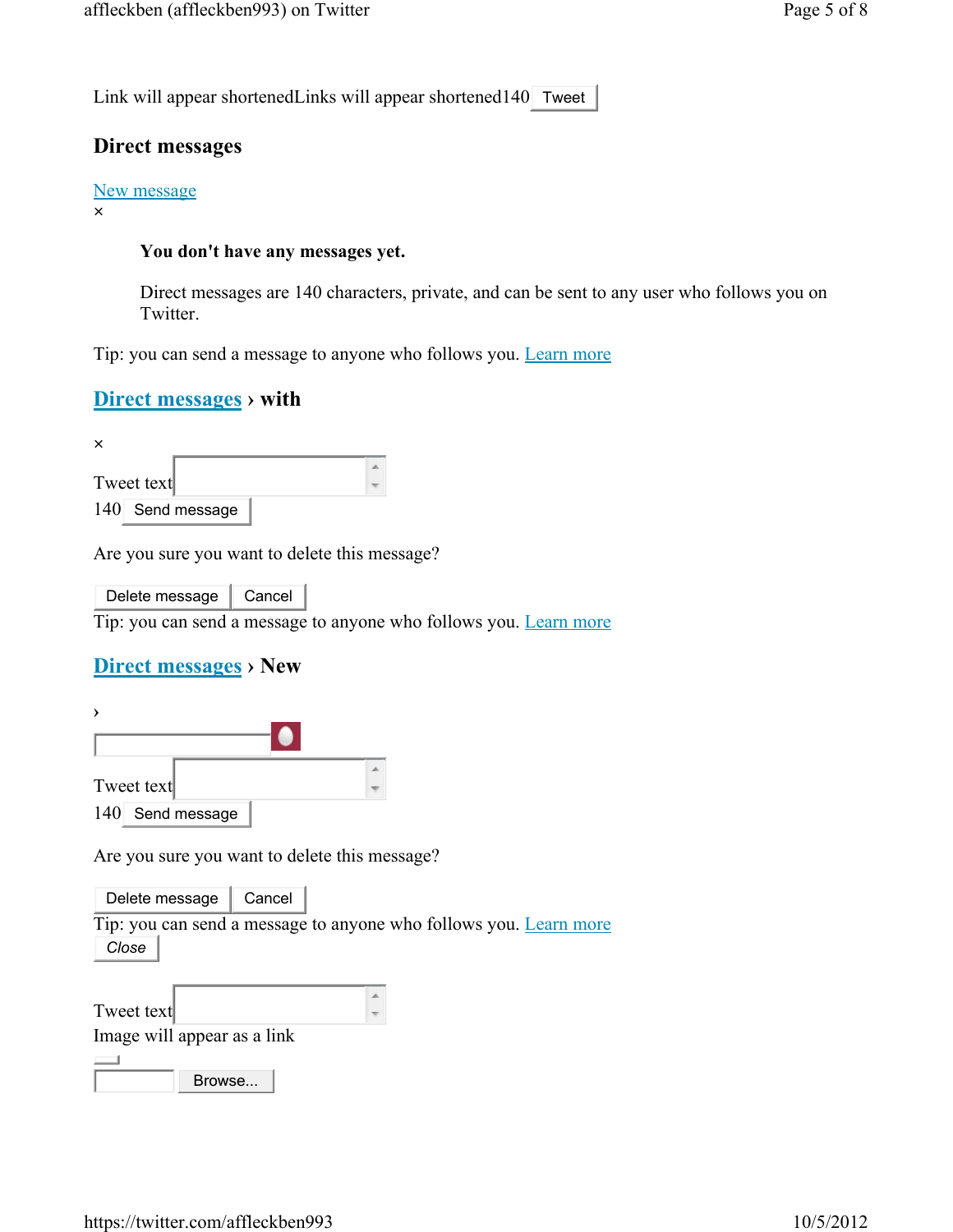*Add location*

Link will appear shortenedLinks will appear shortened140 Tweet

*Close*

### **Go to a person's profile**

*Close*

## **Retweet this to your followers?**

| Cancel | Retweet |
|--------|---------|
| Close  |         |

### **Are you sure you want to delete this Tweet?**

| Cancel | Delete |
|--------|--------|
| Close  |        |

## **Keyboard shortcuts**

**Actions**

- **F** Favorite
- **R** Reply
- **T** Retweet
- **M** Direct message
- **N** New Tweet

**Enter** Open Tweet details

**L** Close all open Tweets

#### **Navigation**

- **?** This menu
- **J** Next Tweet
- **K** Previous Tweet

#### **Space** Page down

- **/** Search
- **.** Load new Tweets

#### **Timelines**

- **G H** Home
- **G C** Connect
- **G A** Activity
- **G R** Mentions